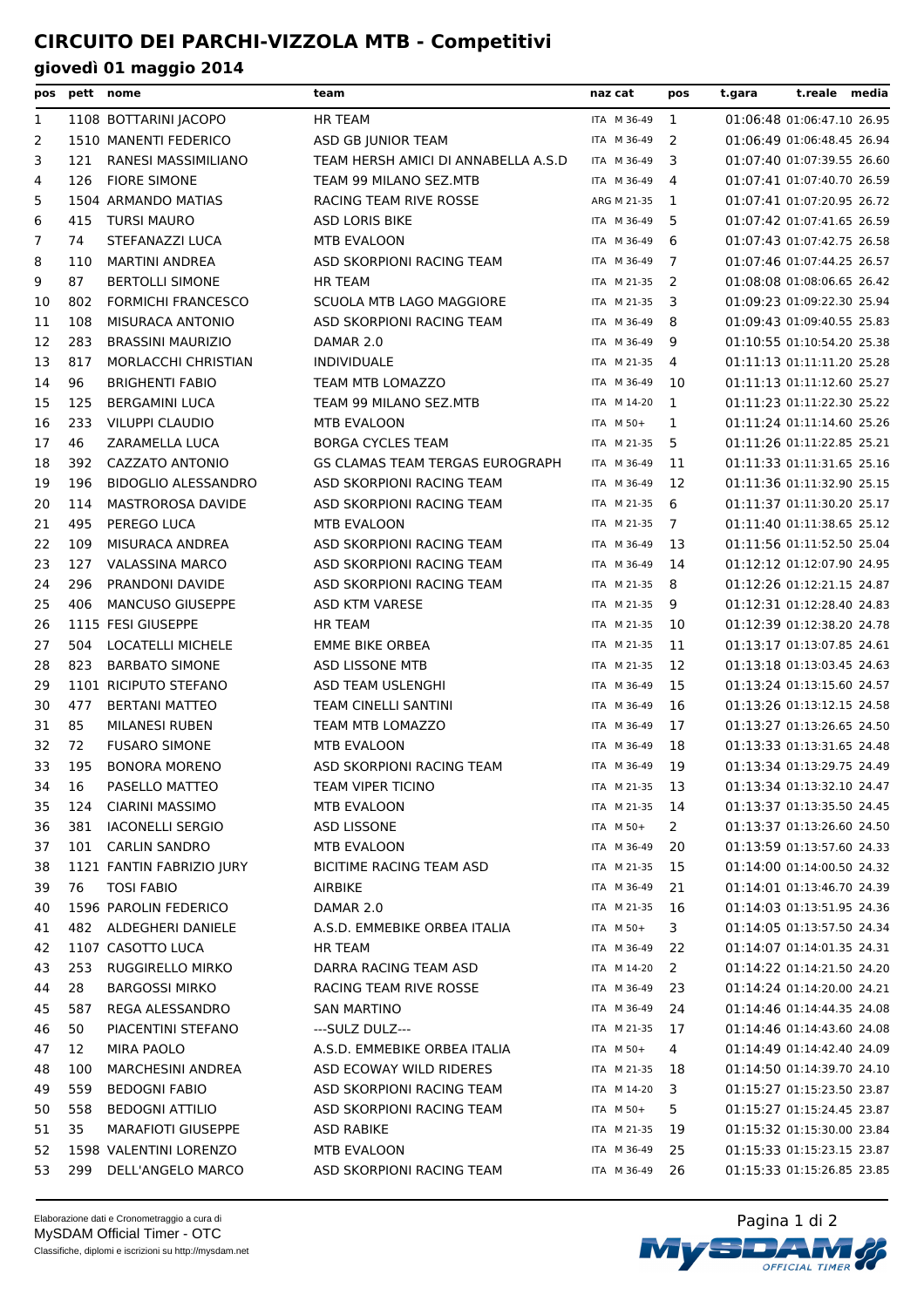| pos     |         | pett nome                       | team                            | naz cat     | pos            | t.reale media<br>t.gara    |  |
|---------|---------|---------------------------------|---------------------------------|-------------|----------------|----------------------------|--|
| 54      | 64      | MILANATO VALERIO                | TEAM MTB LOMAZZO                | ITA M 36-49 | 27             | 01:15:38 01:15:27.10 23.85 |  |
| 55      | 102     | RAIMONDI ALDO                   | A.S.D. EMMEBIKE ORBEA ITALIA    | ITA M 36-49 | 28             | 01:15:39 01:15:32.20 23.82 |  |
| 56      | 426     | <b>AZZALIN MIRKO</b>            | DAMAR 2.0                       | ITA M 21-35 | 20             | 01:15:44 01:15:38.20 23.79 |  |
| 57      | 88      | <b>CREMA MAURIZIO</b>           | DAMAR 2.0                       | ITA M 36-49 | 29             | 01:15:47 01:15:43.20 23.77 |  |
| 58      | 197     | <b>GALLI STEFANO</b>            | A.S.D. EMMEBIKE ORBEA ITALIA    | ITA M 36-49 | 30             | 01:15:52 01:15:44.70 23.76 |  |
| 59      | 309     | <b>SGARBOSSA MATTIA</b>         | GS CLAMAS TEAM TERGAS EUROGRAPH | ITA M 21-35 | 21             | 01:16:00 01:15:45.60 23.75 |  |
| 60      | 75      | <b>SUIGO SIMONE</b>             | VENTUNO ZERO 55 CYCLING TEAM    | ITA M 21-35 | 22             | 01:16:36 01:16:30.15 23.52 |  |
| 61      | 128     | <b>MARTINI CRISTIAN GIACOMO</b> | ASD SKORPIONI RACING TEAM       | ITA M 21-35 | 23             | 01:16:40 01:16:35.20 23.50 |  |
| 62      | 21      | DE BONI EUGENIO                 | ASD SKORPIONI RACING TEAM       | ITA M 36-49 | 31             | 01:16:41 01:16:37.70 23.49 |  |
| 63      | 52      | <b>MACCHI MAURO</b>             | ASD GB JUNIOR TEAM              | ITA M 36-49 | 32             | 01:16:43 01:16:36.50 23.49 |  |
| 64      | 73      | <b>CRUSCO ATTILIO</b>           | TEAM MTB LOMAZZO                | ITA M 36-49 | 33             | 01:16:46 01:16:35.55 23.50 |  |
| 65      | 254     | RUGGIRELLO CLAUDIO              | DARRA RACING TEAM ASD           | ITA M 36-49 | 34             | 01:16:55 01:16:44.80 23.45 |  |
| 66      | 27      | DUO DAVIDE                      | RACING TEAM RIVE ROSSE          | ITA M 36-49 | 35             | 01:16:58 01:16:53.55 23.40 |  |
| 67      | 116     | <b>BANFI STEFANO</b>            | ASD SKORPIONI RACING TEAM       | ITA M 50+   | 6              | 01:17:01 01:16:48.20 23.43 |  |
| 68      | 568     | <b>TRABUCCO FILIPPO</b>         | RACING TEAM RIVE ROSSE          | ITA M 21-35 | 24             | 01:17:09 01:17:05.85 23.34 |  |
| 69      | 567     | <b>CANTONE DENIS</b>            | RACING TEAM RIVE ROSSE          | ITA M 21-35 | 25             | 01:17:17 01:17:14.35 23.30 |  |
| 70      | 199     | <b>BIANCO FLAVIO</b>            | A.S.D. EMMEBIKE ORBEA ITALIA    | ITA M 50+   | $\overline{7}$ | 01:17:30 01:17:26.00 23.24 |  |
| 71      | 301     | <b>BRUSTIA DANIELE</b>          | <b>GS CICLI BATTISTELLA</b>     | ITA M 21-35 | 26             | 01:17:30 01:17:23.75 23.25 |  |
| 72      | 805     | <b>SEPULCRI MAURO</b>           |                                 | ITA M 36-49 | 36             | 01:17:31 01:17:25.25 23.24 |  |
| 73      | 346     | <b>SCALA ANDREA</b>             | TEAM VIPER TICINO               | ITA M 21-35 | 27             | 01:17:43 01:17:40.30 23.17 |  |
| 74      | 811     | <b>SBERSE ANDREA</b>            |                                 | ITA M 21-35 | 28             | 01:18:02 01:17:59.35 23.08 |  |
| 75      | 123     | <b>MAPELLI MARCO</b>            | TEAM SPREAFICO VELO PLUS        | ITA M 36-49 | 37             | 01:18:03 01:17:59.70 23.07 |  |
| 76      | 202     | <b>MORANDI LORENZO</b>          | ASD ALL4CYCLING-BDC-FORUM TEAM  | ITA M 36-49 | 38             | 01:18:07 01:17:50.30 23.12 |  |
| 77      | 5       | PEREGO ALESSANDRO               | MTB EVALOON                     | ITA M 36-49 | 39             | 01:18:10 01:18:08.65 23.03 |  |
| 78      | 487     | <b>ACERBI DAVIDE</b>            | MTB EVALOON                     | ITA M 21-35 | 29             | 01:18:11 01:18:01.50 23.06 |  |
| 79      | 243     | <b>SGARBI STEFANO</b>           | <b>GS NEW BIKE ASD</b>          | ITA M 36-49 | 40             | 01:18:15 01:18:09.80 23.02 |  |
| 80      |         | 1506 CATTANEO LUCA              | RAMPI CLUB BRIANZA              | ITA M 21-35 | 30             | 01:18:17 01:18:03.90 23.05 |  |
| 81      | 103     | <b>BRILLO SERGIO</b>            | <b>AIRBIKE</b>                  | ITA M 50+   | 8              | 01:18:24 01:18:20.40 22.97 |  |
| 82      |         | 1100 SPILLER ANGELO             | ASD TEAM USLENGHI               | ITA M 36-49 | 41             | 01:18:35 01:18:27.00 22.94 |  |
| 83      | 573     | <b>SICA CHRISTIAN</b>           | SC FAGNANO NUOVA VELOMAX        | ITA M 36-49 | 42             | 01:18:48 01:18:28.50 22.93 |  |
| 84      |         | 1106 Fois GIORGIO               | RACINE TEAM RIVE ROSSE          | ITA M 21-35 | 31             | 01:18:54 01:18:47.95 22.84 |  |
| 85      | 377     | ALEZIO DAMIANO                  | BICITIME RACING TEAM ASD        | ITA M 21-35 | 32             | 01:18:54 01:18:43.55 22.86 |  |
| 86      | 22      | <b>TURETTA NICHOLAS</b>         | <b>MTB OLEGGIO</b>              | ITA M 21-35 | 33             | 01:18:56 01:18:38.35 22.88 |  |
| 87      | 81      | PALEARI SIMONE                  | <b>GREEN ARROW PROJECT</b>      | ITA M 36-49 | 43             | 01:18:59 01:18:56.55 22.80 |  |
| 88      | 451     | <b>CIACCI MASSIMO</b>           | ASD SKORPIONI RACING TEAM       | ITA M 50+   | 9              | 01:19:00 01:18:46.50 22.84 |  |
| 89      | 8       | PETRUZZI PAOLO                  | MTB OLEGGIO                     | ITA M 21-35 | 34             | 01:19:01 01:18:44.00 22.86 |  |
| 90      | 80      | LIONELLO MANUELE                | <b>FORUM RACING TEAM</b>        | ITA M 21-35 | 35             | 01:19:03 01:19:00.55 22.78 |  |
| 91      |         | 1505 ADAOS FRANCO               | RACING TEAM RIVE ROSSE          | ARG M 14-20 | 4              | 01:19:10 01:18:54.50 22.81 |  |
| 92      | 43      | <b>MARMORALE MASSIMO</b>        | <b>MTB BENINI NOVARA</b>        | ITA M 36-49 | 44             | 01:19:11 01:19:08.70 22.74 |  |
| 93      | 77      | <b>BARBIERI FABIO</b>           | AIRBIKE                         | ITA M 21-35 | 36             | 01:19:13 01:18:58.20 22.79 |  |
| 94      | 307     | <b>COLOMBO NICOLO'</b>          | ASD SKORPIONI RACING TEAM       | ITA M 21-35 | 37             | 01:19:19 01:19:15.55 22.71 |  |
| 95      | 129     | <b>BOCEDA STEFANO</b>           | ASD LISSONE                     | ITA M 50+   | 10             | 01:19:33 01:19:17.15 22.70 |  |
| 96      | 344     | <b>BAGATTINI MASSIMO</b>        | MTB OLEGGIO                     | ITA M 50+   | 11             | 01:19:41 01:19:35.40 22.61 |  |
| 97      | 257     | SILVERIO GIANMARIO              | DARRA RACING TEAM ASD           | ITA M 21-35 | 38             | 01:19:45 01:19:40.25 22.59 |  |
| 98      | 445     | <b>FRONTINI STEFANO</b>         | MTB EVALOON                     | ITA M 36-49 | 45             | 01:19:46 01:19:36.95 22.60 |  |
| 99      | 403     | <b>STIVAN LUIGI</b>             | AS CASALESE                     | ITA M 36-49 | 46             | 01:19:49 01:19:45.55 22.56 |  |
| 100     | -371    | LEGRAMANDI MASSIMO              | <b>TEAM EBS</b>                 | ITA M 36-49 | 47             | 01:19:50 01:19:42.80 22.58 |  |
| 101     | 550     | NONIS FEDERICO                  | <b>HR TEAM</b>                  | ITA M 36-49 | 48             | 01:19:54 01:19:50.50 22.54 |  |
| 102 122 |         | <b>IARDONI SIMONE</b>           | ASD ECOWAY WILD RIDERES         | ITA M 36-49 | 49             | 01:19:54 01:19:40.15 22.59 |  |
|         | 103 486 | CARETTA ANDREA                  | MTB EVALOON                     | ITA M 36-49 | 50             | 01:20:01 01:19:59.55 22.50 |  |
| 104 17  |         | ROSSI ANDREA                    | TEAM VIPER TICINO               | ITA M 36-49 | 51             | 01:20:28 01:20:24.65 22.38 |  |
| 105 332 |         | <b>CLIVIO MARCO</b>             | TEAM VIPER TICINO               | ITA M 21-35 | 39             | 01:20:33 01:20:21.20 22.40 |  |
|         |         | 106 1513 LANZONI DAVIDE         | ASD LISSONE MTB                 | ITA M 36-49 | 52             | 01:20:34 01:20:09.15 22.45 |  |



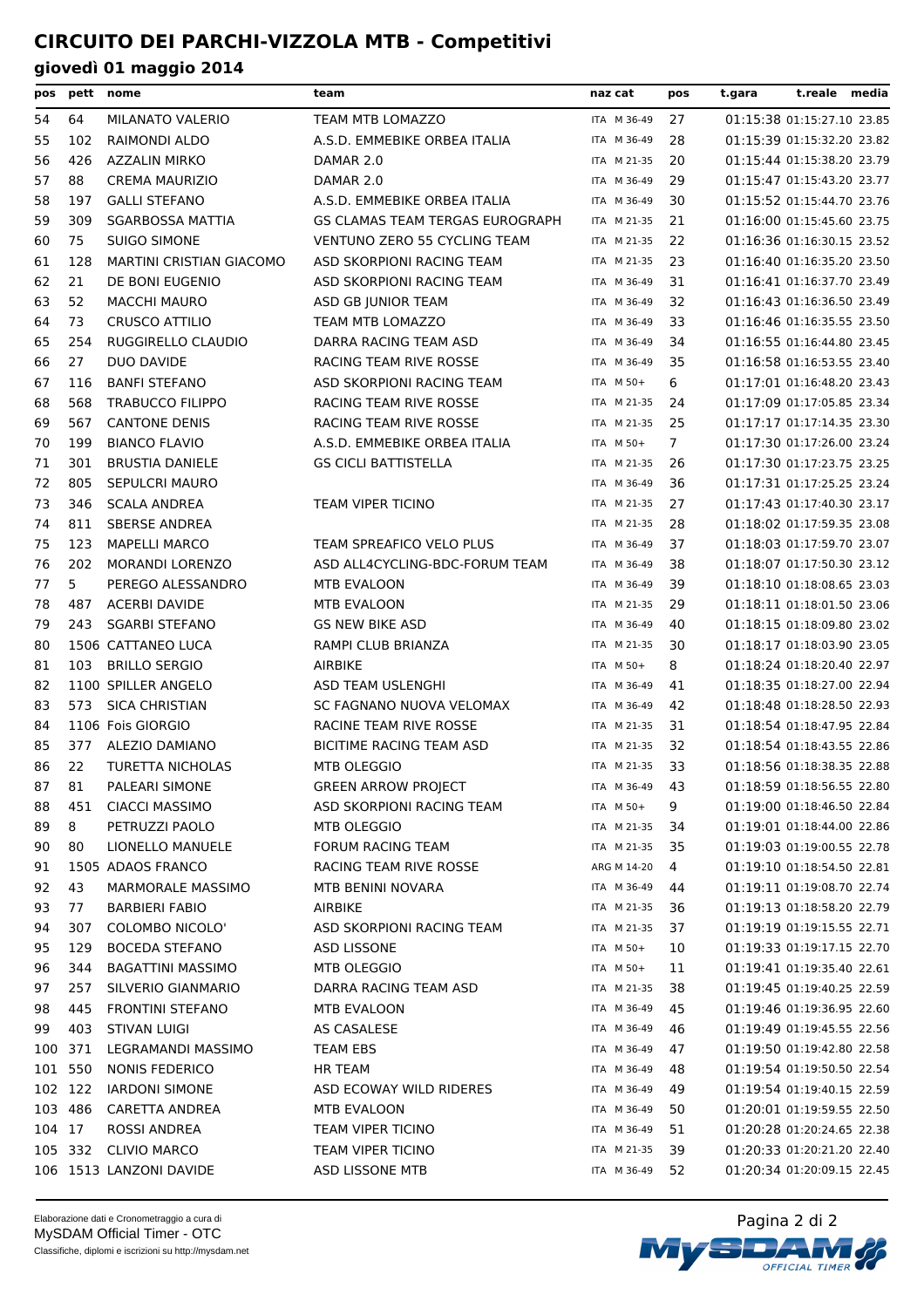| pos              |         | pett nome                   | team                               | naz cat     | pos | t.reale media<br>t.gara    |
|------------------|---------|-----------------------------|------------------------------------|-------------|-----|----------------------------|
|                  |         | 107 1114 CASAZZA DIEGO      | ASD SKORPIONI RACING TEAM          | ITA M 14-20 | 5   | 01:20:47 01:20:39.35 22.31 |
| 108              | 279     | <b>BOZZINI PAOLO</b>        | <b>GS CICLI BATTISTELLA</b>        | ITA M 21-35 | 40  | 01:20:52 01:20:44.45 22.29 |
| 109              | 44      | <b>TREZZI ALBERTO</b>       | MTB EVALOON                        | ITA M 21-35 | 41  | 01:21:01 01:20:59.20 22.22 |
| 110              | -99     | <b>DEGAETANO GIUSEPPE</b>   | BICITIME RACING TEAM ASD           | ITA M 36-49 | 53  | 01:21:01 01:20:53.10 22.25 |
| 111 31           |         | SEVERICO FLAVIO             | RACING TEAM RIVE ROSSE             | ITA M 50+   | 12  | 01:21:09 01:21:03.90 22.20 |
| 112 14           |         | <b>BUSNELLI GIUSEPPE</b>    | <b>TEAM MTB LOMAZZO</b>            | ITA M 36-49 | 54  | 01:21:10 01:20:58.55 22.22 |
| 113 63           |         | DI MANNA VINCENZINO         | TEAM MTB LOMAZZO                   | ITA M 36-49 | 55  | 01:21:17 01:21:05.90 22.19 |
|                  | 114 359 | ALBAN DANIELE               | <b>ASD NEW TEAM</b>                | ITA M 50+   | 13  | 01:21:34 01:21:12.30 22.16 |
| 115 493          |         | <b>FONTO' SALVATORE</b>     | MTB EVALOON                        | ITA M 36-49 | 56  | 01:21:38 01:21:29.15 22.08 |
| 116 90           |         | SANTANGELO MATTIA           | <b>BORGA CYCLES TEAM</b>           | ITA M 14-20 | 6   | 01:21:50 01:21:30.30 22.08 |
| 117 39           |         | <b>MASSARENTI MARCO</b>     | MTB OLEGGIO                        | ITA M 36-49 | 57  | 01:21:53 01:21:38.60 22.04 |
|                  | 118 383 | RAMELLA POLLONE ANDREA      | RACING TEAM RIVE ROSSE             | ITA M 21-35 | 42  | 01:22:00 01:21:55.80 21.96 |
| 119              | 480     | PULZE WALTER                | <b>BICITIME RACING TEAM ASD</b>    | ITA M 50+   | 14  | 01:22:03 01:21:44.30 22.02 |
| 120              | 604     | SBARBADA GIUSEPPE           | <b>GEMINI TEAM</b>                 | ITA M 36-49 | 58  | 01:22:13 01:22:09.50 21.91 |
| 121 <sub>3</sub> |         | <b>FIGINI ANGELO</b>        | TEAM MTB BEE AND BIKE-BREGNANO     | ITA M 36-49 | 59  | 01:22:22 01:22:04.25 21.93 |
| 122 320          |         | <b>MARIANI LUCIANO</b>      | <b>BORGA CYCLES TEAM</b>           | ITA M 36-49 | 60  | 01:22:22 01:22:06.15 21.92 |
| 123 810          |         | <b>BALDO DAVIDE</b>         | NUOVI ORIZZONTI POL.INVORIO SUPER. | ITA M 21-35 | 43  | 01:22:31 01:22:08.45 21.91 |
|                  | 124 250 | TIZIANI MAURIZIO            | <b>GS JERAGO</b>                   | ITA M 36-49 | 61  | 01:22:32 01:22:21.95 21.85 |
| 125 41           |         | <b>SASSI MARCO</b>          | TEAM MTB LOMAZZO                   | ITA M 21-35 | 44  | 01:22:35 01:22:13.95 21.88 |
|                  | 126 205 | <b>FAVERO FABRIZIO</b>      | <b>HR TEAM</b>                     | ITA M 36-49 | 62  | 01:22:36 01:22:28.85 21.82 |
| 127              |         | 1514 GIORDANO GIAN MARCO    |                                    | ITA M 50+   | 15  | 01:22:40 01:22:29.50 21.82 |
|                  |         | 128 1102 MANCINI FRANCESCO  | MTB FALCHI BLU                     | ITA M 36-49 | 63  | 01:22:42 01:22:36.50 21.79 |
| 129 7            |         | ZAPPELLONI CORRADO          | RACING TEAM RIVE ROSSE             | ITA M 36-49 | 64  | 01:22:44 01:22:36.55 21.78 |
| 130 84           |         | BALLARÈ GABRIELE            | <b>HR TEAM</b>                     | ITA M 36-49 | 65  | 01:22:45 01:22:32.20 21.80 |
| 131 9            |         | <b>MARRADI ALESSIO</b>      | <b>GEMINI TEAM</b>                 | ITA M 36-49 | 66  | 01:22:46 01:22:35.10 21.79 |
|                  | 132 399 | PARISOTTO LUCA              | MTB EVALOON                        | ITA M 21-35 | 45  | 01:22:50 01:22:46.15 21.74 |
| 133              |         | 1512 ROSATO FILIPPO         | MTB BENINI NOVARA                  | ITA M 21-35 | 46  | 01:22:52 01:22:40.85 21.77 |
|                  |         | 134 1507 FERAZZI PAOLO      | BICITIME RACING TEAM ASD           | ITA M 21-35 | 47  | 01:22:54 01:22:38.80 21.77 |
| 135 448          |         | PIANTANIDA GIORGIO          | MTB BENINI NOVARA                  | ITA M 50+   | 16  | 01:22:54 01:22:42.10 21.76 |
|                  | 136 268 | <b>GUSSONI STEFANO</b>      | MTB EVALOON                        | ITA M 36-49 | 67  | 01:22:54 01:22:45.35 21.75 |
| 137              |         | 1599 SCAPIN LUCA            | MTB EVALOON                        | ITA M 36-49 | 68  | 01:22:55 01:22:49.10 21.73 |
|                  |         | 138 1511 BELLOTTO GINO      | ASD SKORPIONI RACING TEAM          | ITA M 36-49 | 69  | 01:22:55 01:22:48.10 21.73 |
|                  |         | 139 272 GRASSI EGIDIO LUIGI | <b>GS CICLI BATTISTELLA</b>        | ITA M 50+   | 17  | 01:22:58 01:22:54.75 21.70 |
| 140              | 284     | <b>STUANI DAVIDE</b>        |                                    | ITA M 21-35 | 48  | 01:22:58 01:22:55.65 21.70 |
|                  | 141 613 | SORDI GIORDANA              | TEAM BIKE CENTE                    | ITA FEM     | 1   | 01:23:03 01:22:40.15 21.77 |
|                  | 142 106 | <b>VERZENI GIOVANNI</b>     | <b>HR TEAM</b>                     | ITA M 50+   | 18  | 01:23:03 01:22:52.55 21.71 |
| 143 56           |         | ARRABITO FABIO              | MTB FALCHI BLU                     | ITA M 21-35 | 49  | 01:23:03 01:22:50.50 21.73 |
|                  | 144 000 | <b>BALLOTTA ALBERTO</b>     | ASD SKORPIONI RACING TEAM          | ITA M 36-49 | 70  | 01:23:04 01:23:03.40 21.67 |
|                  | 145 118 | CHIARELLO GIANNI            | ASD SKORPIONI RACING TEAM          | ITA M 50+   | 19  | 01:23:08 01:22:58.50 21.69 |
|                  |         | 146 1502 CAPPATO SAMUELE    | ASD SKORPIONI RACING TEAM          | ITA M 36-49 | 71  | 01:23:09 01:22:56.10 21.70 |
|                  |         | 147 1110 MASSETTI DIEGO     | MTB BENINI NOVARA                  | ITA M 36-49 | 72  | 01:23:12 01:22:59.35 21.68 |
|                  | 148 226 | PINNA ANTONIO               | MTB EVALOON                        | ITA M 36-49 | 73  | 01:23:12 01:23:09.75 21.64 |
| 149 26           |         | MAZZUCCHELLI ETTORE         | HR TEAM                            | ITA M 36-49 | 74  | 01:23:27 01:23:07.65 21.65 |
|                  | 150 298 | <b>FANTIN RICCARDO</b>      | ASD SKORPIONI RACING TEAM          | ITA M 14-20 | 7   | 01:23:38 01:23:29.75 21.55 |
| 151 55           |         | <b>BRUGALI GIUSEPPE</b>     | <b>BORGA CYCLES TEAM</b>           | ITA M 36-49 | 75  | 01:23:41 01:23:21.70 21.59 |
|                  | 152 612 | RONCHETTI STEFANO           |                                    | ITA M 50+   | 20  | 01:23:45 01:23:25.50 21.57 |
|                  | 153 229 | DOGHETTI STEFANO            | MTB EVALOON                        | ITA M 36-49 | 76  | 01:23:47 01:23:37.80 21.52 |
|                  |         | 154 1597 ROSA ROBERTO       | MTB EVALOON                        | ITA M 50+   | 21  | 01:23:55 01:23:45.80 21.48 |
| 155 396          |         | RUSSELLO GIANNI             | CICLO PROGETTO ASD                 | ITA M 36-49 | 77  | 01:23:56 01:23:43.25 21.50 |
| 156 89           |         | <b>BARDELLI CLAUDIO</b>     | DAMAR 2.0                          | ITA M 36-49 | 78  | 01:24:08 01:23:42.85 21.50 |
| 157 23           |         | PATARINO DOMENICO           | <b>HR TEAM</b>                     | ITA M 50+   | 22  | 01:24:13 01:23:59.90 21.42 |
| 158 93           |         | <b>FRIGERIO PAOLO</b>       | ASD CASSINIS CYCLING TEAM          | ITA M 36-49 | 79  | 01:24:14 01:24:00.25 21.42 |
|                  |         | 159 1508 ROSSI GIANLUCA     | MTB EVALOON                        | ITA M 36-49 | 80  | 01:24:32 01:24:23.30 21.32 |

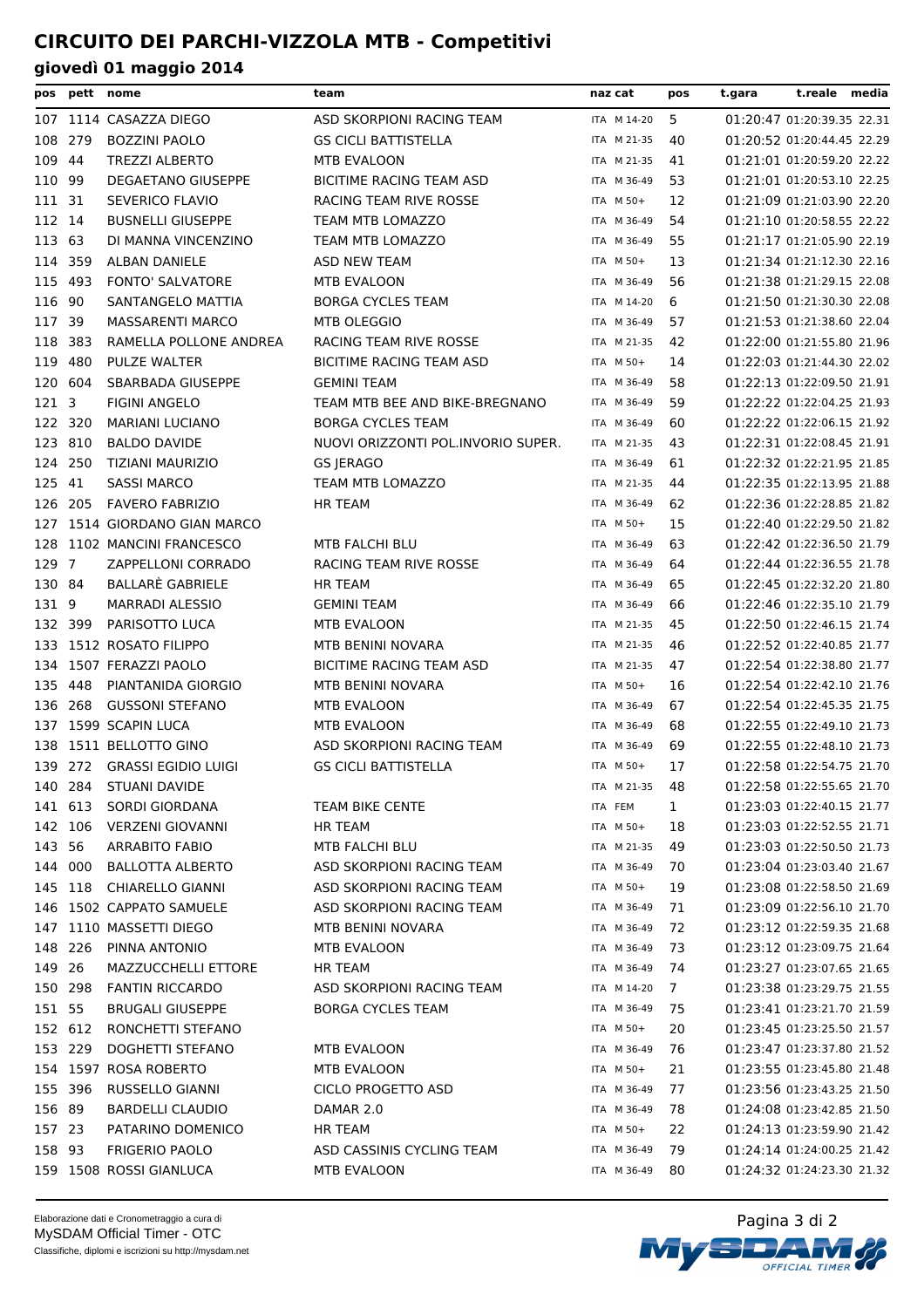|         |         | pos pett nome                  | team                            | naz cat     | pos | t.gara | t.reale media              |  |
|---------|---------|--------------------------------|---------------------------------|-------------|-----|--------|----------------------------|--|
| 160 278 |         | <b>QUADRELLI DOMENICO</b>      | <b>SURSUM CORDA</b>             | ITA M 36-49 | 81  |        | 01:24:38 01:24:26.60 21.31 |  |
| 161 812 |         | <b>BENETEL MARCO</b>           | DSO RACING TEAM RIVEROSSE       | ITA M 36-49 | 82  |        | 01:24:40 01:24:32.70 21.29 |  |
| 162     | 569     | <b>COMOGLIO EMANUELE</b>       | RACING TEAM RIVE ROSSE          | ITA M 21-35 | 50  |        | 01:24:40 01:24:32.80 21.29 |  |
|         |         | 163 5103 LUONI EROS            |                                 | ITA M 36-49 | 83  |        | 01:25:20 01:25:12.70 21.12 |  |
| 164 216 |         | SIBILIA MAURO                  | <b>BICITIME RACING TEAM ASD</b> | ITA M 36-49 | 84  |        | 01:25:21 01:24:57.85 21.18 |  |
| 165 215 |         | <b>FASSI ANDREA</b>            | DARRA RACING TEAM ASD           | ITA M 21-35 | 51  |        | 01:25:30 01:25:20.15 21.09 |  |
|         |         | 166 1113 ARIES MAURO           | <b>GS TEAM PERUFFO</b>          | ITA M 36-49 | 85  |        | 01:25:34 01:25:30.25 21.05 |  |
| 167 219 |         | <b>MERELLI MATTEO</b>          | MTB EVALOON                     | ITA M 36-49 | 86  |        | 01:25:36 01:25:27.00 21.06 |  |
| 168 297 |         | DELLA VEDOVA LUCA              | <b>IRIDE CYCLING TEAM</b>       | ITA M 36-49 | 87  |        | 01:25:38 01:25:33.25 21.03 |  |
| 169     |         | 5066 PINI ALESSANDRO           | GS CLAMAS TEAM TERGAS EUROGRAPH | ITA M 21-35 | 52  |        | 01:25:41 01:25:23.45 21.07 |  |
|         |         | 170 1519 RIMOLDI EDOARDO       | ASD SKORPIONI RACING TEAM       | ITA M 14-20 | 8   |        | 01:25:45 01:25:40.45 21.00 |  |
| 171 32  |         | <b>MONGRANDI ALBERTO</b>       | RACING TEAM RIVE ROSSE          | ITA M 36-49 | 88  |        | 01:25:46 01:25:39.30 21.01 |  |
| 172 340 |         | LENOTTI FRANCESCO              | <b>SAN MARTINO</b>              | ITA M 50+   | 23  |        | 01:25:51 01:25:43.25 20.99 |  |
| 173 204 |         | DILUCA LUIGI                   | <b>HR TEAM</b>                  | ITA M 36-49 | 89  |        | 01:25:51 01:25:45.40 20.98 |  |
| 174 1   |         | DELLA VEDOVA GIUSEPPE          | <b>GEMINI TEAM</b>              | ITA M 36-49 | 90  |        | 01:25:54 01:25:40.70 21.00 |  |
| 175 379 |         | <b>BERTUZZO FABIANO</b>        | <b>TEAM EBS</b>                 | ITA M 36-49 | 91  |        | 01:26:15 01:26:03.95 20.91 |  |
| 176 117 |         | DI CRISTOFALO GIORGIO          | ASD SKORPIONI RACING TEAM       | ITA M 50+   | 24  |        | 01:26:30 01:26:20.60 20.84 |  |
|         |         | 177 1520 RIMOLDI RICCARDO      | ASD SKORPIONI RACING TEAM       | ITA M 14-20 | 9   |        | 01:26:36 01:26:30.45 20.80 |  |
| 178     | 212     | <b>FORMISANO LORENZO</b>       | <b>HR TEAM</b>                  | ITA M 21-35 | 53  |        | 01:26:49 01:26:40.20 20.76 |  |
| 179     |         | 1119 ARRIGO GIUSEPPE           | ASD RUSTY BIKE TEAM PONTEDASSIO | ITA M 36-49 | 92  |        | 01:27:01 01:26:59.85 20.69 |  |
|         |         | 180 1120 SPERONI CARDI ROBERTO | BICITIME RACING TEAM ASD        | ITA M 36-49 | 93  |        | 01:27:01 01:26:59.90 20.69 |  |
| 181     |         | 5102 CORVEZZO RENZO            |                                 | ITA M 36-49 | 94  |        | 01:27:03 01:26:55.15 20.70 |  |
| 182 48  |         | <b>MANCIN CLAUDIO</b>          | <b>HR TEAM</b>                  | ITA M 21-35 | 54  |        | 01:27:07 01:26:48.95 20.73 |  |
| 183 496 |         | <b>CAVESTRI GIORGIO</b>        | ASD NEW TEAM                    | ITA M 36-49 | 95  |        | 01:27:07 01:26:44.60 20.75 |  |
| 184 819 |         | ZAGOLINI GIANLUCA              |                                 | ITA M 36-49 | 96  |        | 01:27:12 01:26:49.90 20.72 |  |
| 185 37  |         | CROTTI GIOVANNI BATTISTA       | <b>ASD RABIKE</b>               | ITA M 36-49 | 97  |        | 01:27:12 01:27:10.10 20.64 |  |
| 186 61  |         | PAGANIN VALTER                 | MTB EVALOON                     | ITA M 50+   | 25  |        | 01:27:20 01:26:59.30 20.69 |  |
| 187 207 |         | <b>MARTINELLI STEFANO</b>      | <b>HR TEAM</b>                  | ITA M 36-49 | 98  |        | 01:27:21 01:26:59.75 20.69 |  |
|         |         | 188 1105 PIGLIAFREDDO SERGIO   |                                 | ITA M 50+   | 26  |        | 01:27:25 01:27:19.65 20.61 |  |
| 189 33  |         | <b>COMERRO CRISTIANO</b>       | RACING TEAM RIVE ROSSE          | ITA M 36-49 | 99  |        | 01:27:29 01:27:21.85 20.60 |  |
| 190 329 |         | DE SOUZA RAONI                 | ASD BDC-TEAM.IT                 | ITA M 36-49 | 100 |        | 01:27:29 01:27:17.20 20.62 |  |
| 191 194 |         | <b>BANFI STEFANO</b>           | ALTA VALTELLINA BIKE ASD        | ITA M 36-49 | 101 |        | 01:27:30 01:27:24.30 20.59 |  |
|         | 192 302 | <b>CALCATERRA SAMUELE</b>      | <b>TEAM VIPER TICINO</b>        | ITA M 36-49 | 102 |        | 01:27:31 01:27:13.95 20.63 |  |
|         | 193 86  | COLOMBO CARLO                  | AIRBIKE                         | ITA M 50+   | 27  |        | 01:27:33 01:27:12.90 20.63 |  |
|         |         | 194 1509 CIAVARELLA ALESSANDRO | ASD ECOWAY WILD RIDERS          | ITA M 36-49 | 103 |        | 01:27:41 01:27:23.70 20.59 |  |
| 195 449 |         | <b>MARRONE CLAUDIO</b>         | <b>CLUB MTB PROGETTO SPORT</b>  | ITA M 50+   | 28  |        | 01:27:42 01:27:27.50 20.58 |  |
| 196 62  |         | CASTELLUCCIO DANIELE           | ASD VALCERESIOBIKE              | ITA M 21-35 | 55  |        | 01:27:44 01:27:21.50 20.60 |  |
|         | 197 447 | <b>CRESTANI MARINA</b>         | MTB BENINI NOVARA               | ITA FEM     | 2   |        | 01:27:45 01:27:19.65 20.61 |  |
|         | 198 223 | TANDURELLA FABRIZIO            | MTB EVALOON                     | ITA M 36-49 | 104 |        | 01:27:46 01:27:45.45 20.51 |  |
|         |         | 199 1117 COMERIO GIORGIO       | TX ACTIVE BIKE TEAM             | ITA M 50+   | 29  |        | 01:27:53 01:27:41.90 20.52 |  |
| 200 281 |         | FERRAZZINI GIUSEPPE            | ASD SKORPIONI RACING TEAM       | ITA M 36-49 | 105 |        | 01:27:59 01:27:43.20 20.51 |  |
| 201 25  |         | LUPONE STEFANO                 | <b>FORUM RACING TEAM</b>        | ITA M 36-49 | 106 |        | 01:28:13 01:27:53.55 20.47 |  |
|         |         | 202 1518 MASSA ROBERTO         | <b>MTB I GUFI</b>               | ITA M 36-49 | 107 |        | 01:28:52 01:28:38.60 20.30 |  |
|         | 203 270 | <b>CRESPI ANTONIO</b>          | MTB EVALOON                     | ITA M 50+   | 30  |        | 01:28:54 01:28:44.95 20.28 |  |
|         |         | 204 1503 FANGAZIO GIAMPIETRO   | RACING TEAM RIVE ROSSE          | ITA M 50+   | 31  |        | 01:28:56 01:28:46.15 20.27 |  |
| 205 808 |         | MANCINI ANDREA                 |                                 | ITA M 36-49 | 108 |        | 01:28:56 01:28:51.65 20.25 |  |
|         |         | 206 1109 MENSA SERENA          | ASD RACING TEAM RIVE ROSSE      | ITA M 21-35 | 56  |        | 01:28:56 01:28:54.40 20.24 |  |
| 207 806 |         | <b>SEGATO GIACOMO</b>          |                                 | ITA M 36-49 | 109 |        | 01:28:56 01:28:48.80 20.26 |  |
|         | 208 336 | <b>ESTERI MAURO</b>            | ASD NEW TEAM                    | ITA M 50+   | 32  |        | 01:29:05 01:28:42.30 20.29 |  |
|         | 209 588 | <b>GIUDICI CLAUDIO</b>         | ASD SKORPIONI RACING TEAM       | ITA M 50+   | 33  |        | 01:29:17 01:29:13.50 20.17 |  |
| 210 818 |         | MORVILLO BIANCA                |                                 | ITA M 21-35 | 57  |        | 01:29:20 01:28:59.15 20.22 |  |
|         | 211 382 | SAPORITI LUCA                  | CRAL BANCA POPOLARE BERGAMO     | ITA M 36-49 | 110 |        | 01:29:24 01:29:01.90 20.21 |  |
|         |         | 212 1104 COCCATO ALBERTO       | ASD MALPENSA BIKE               | ITA M 36-49 | 111 |        | 01:29:39 01:29:30.90 20.10 |  |

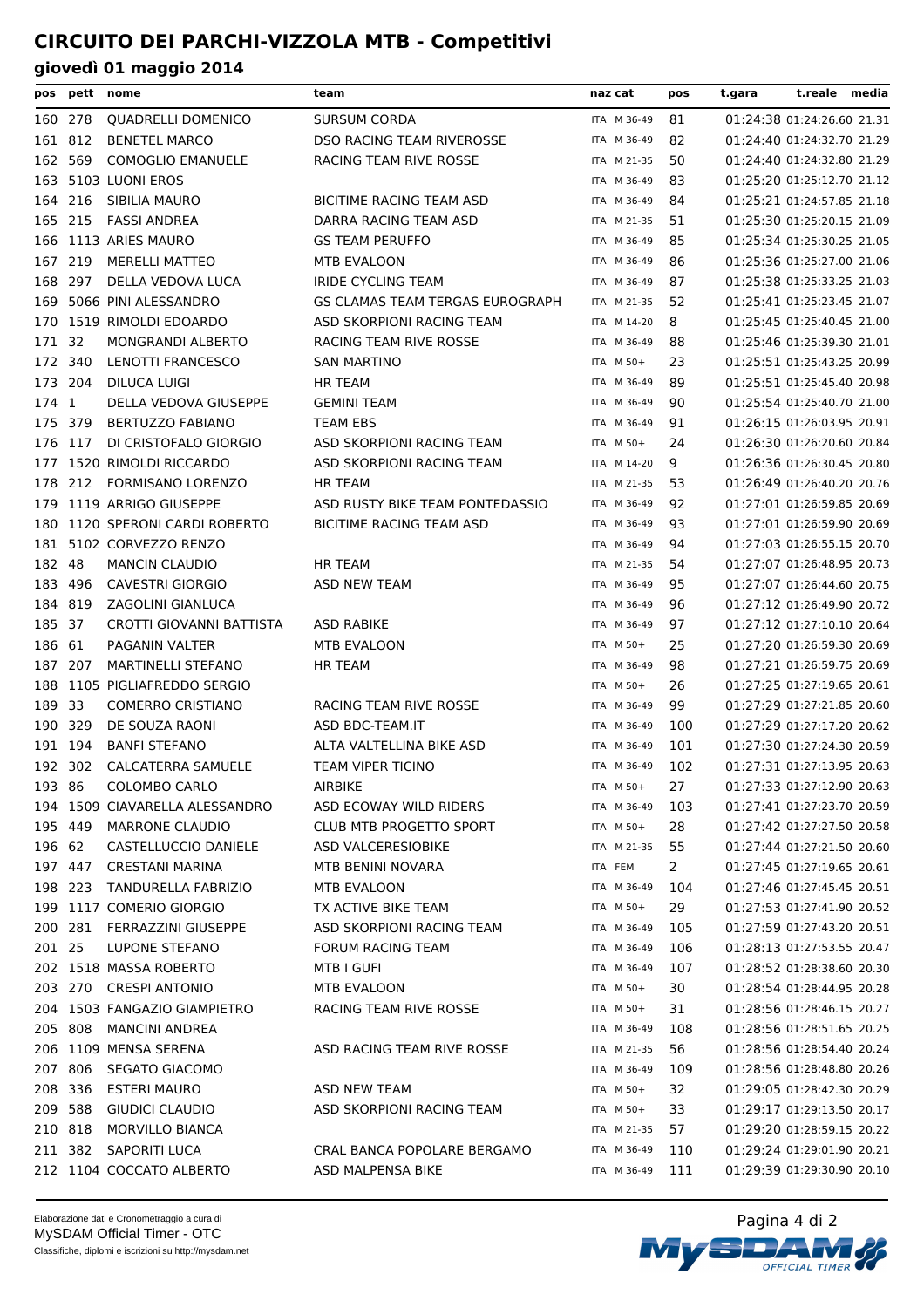|         | pos pett | nome                         | team                          | naz cat     | pos | t.gara | t.reale media              |  |
|---------|----------|------------------------------|-------------------------------|-------------|-----|--------|----------------------------|--|
| 213 206 |          | <b>SCAPIN DAVIDE</b>         | HR TEAM                       | ITA M 50+   | 34  |        | 01:29:42 01:29:36.75 20.08 |  |
| 214 269 |          | <b>COLOMBO CLAUDIA TATA</b>  | <b>MTB EVALOON</b>            | ITA FEM     | 3   |        | 01:29:51 01:29:27.90 20.11 |  |
| 215     | 45       | <b>GALLI STEFANO</b>         | MTB EVALOON                   | ITA M 21-35 | 58  |        | 01:29:52 01:29:26.40 20.12 |  |
| 216 444 |          | POMELLA CLAUDIO              | GS team verdeazzurra          | ITA M 36-49 | 112 |        | 01:29:53 01:29:52.45 20.02 |  |
| 217     | 441      | NIGRELLI LUIGI               | TEAM BIKE OLYMPO              | ITA M 36-49 | 113 |        | 01:30:03 01:29:56.20 20.01 |  |
| 218     | 544      | <b>MARANGONI CHRISTIAN</b>   | <b>TEAM VIPER TICINO</b>      | ITA M 21-35 | 59  |        | 01:30:44 01:30:33.55 19.87 |  |
| 219 36  |          | <b>CRESPI GIANCARLO</b>      | <b>HR TEAM</b>                | ITA M 50+   | 35  |        | 01:31:04 01:30:57.50 19.79 |  |
|         | 220 214  | <b>VENETO ALESSANDRO</b>     | <b>HR TEAM</b>                | ITA M 21-35 | 60  |        | 01:31:28 01:31:19.90 19.70 |  |
| 221 4   |          | LAVAZZA MARCO                | A.S.D. EMMEBIKE ORBEA ITALIA  | ITA M 36-49 | 114 |        | 01:31:34 01:31:18.30 19.71 |  |
|         | 222 111  | <b>TROFEI DANIELE</b>        | ASD SKORPIONI RACING TEAM     | ITA M 21-35 | 61  |        | 01:31:57 01:31:45.20 19.61 |  |
|         |          | 223 1501 TRAPANI MARCO       | <b>TEAM VIPER TICINO</b>      | ITA M 21-35 | 62  |        | 01:32:17 01:32:10.10 19.52 |  |
| 224     |          | 5024 BERTOLA KATIA           | MTB EVALOON                   | ITA FEM     | 4   |        | 01:32:36 01:32:11.80 19.52 |  |
| 225 474 |          | LANARO MASSIMILIANO          | DAMAR 2.0                     | ITA M 36-49 | 115 |        | 01:32:38 01:32:25.55 19.47 |  |
|         |          | 226 1116 MOTTA MARCO         | <b>GS CICLI BATTISTELLA</b>   | ITA M 21-35 | 63  |        | 01:32:42 01:32:28.50 19.46 |  |
| 227     | 6        | RUARO DAVIDE                 | ASD CICLOAMATORI NOVARA       | ITA M 21-35 | 64  |        | 01:32:44 01:32:35.30 19.44 |  |
| 228 245 |          | <b>GOVERNI STEFANO</b>       | <b>GS CICLI BATTISTELLA</b>   | ITA M 36-49 | 116 |        | 01:32:54 01:32:50.15 19.38 |  |
| 229     | 308      | <b>BUSNELLI MARIO</b>        | MTB EVALOON                   | ITA M 50+   | 36  |        | 01:33:02 01:33:00.75 19.35 |  |
| 230 822 |          | <b>BOCCHIA ERCOLE</b>        | ASD SKORPIONI RACING TEAM     | ITA M 50+   | 37  |        | 01:33:04 01:32:59.75 19.35 |  |
|         |          | 231 1517 OSELLAME ALESSANDRO | <b>GS CICLI BATTISTELLA</b>   | ITA M 36-49 | 117 |        | 01:33:07 01:32:51.35 19.38 |  |
|         |          | 232 1112 CASTOLDI GIANLUCA   | <b>HR TEAM</b>                | ITA M 36-49 | 118 |        | 01:33:25 01:32:58.95 19.35 |  |
| 233 317 |          | <b>LEONI PAOLO</b>           | <b>GS JERAGO</b>              | ITA M 36-49 | 119 |        | 01:33:51 01:33:27.85 19.25 |  |
| 234 29  |          | <b>CIRELLA EMANUELE</b>      | RACING TEAM RIVE ROSSE        | ITA M 36-49 | 120 |        | 01:34:16 01:34:07.85 19.12 |  |
| 235 59  |          | <b>FERRAZZI DARIO</b>        | S.C. CASSANESE                | ITA M 50+   | 38  |        | 01:34:43 01:34:28.15 19.05 |  |
| 236 267 |          | <b>POLINI FABIO</b>          | MTB EVALOON                   | ITA M 50+   | 39  |        | 01:34:46 01:34:37.25 19.02 |  |
| 237 306 |          | <b>TRECCHI PAOLO</b>         | <b>TERNATESE</b>              | ITA M 50+   | 40  |        | 01:34:50 01:34:36.15 19.02 |  |
| 238     | 585      | <b>ALLEVI CRISTIAN</b>       | <b>HR TEAM</b>                | ITA M 14-20 | 10  |        | 01:34:54 01:34:37.65 19.02 |  |
| 239     | 97       | AMERISE GIOVANNI             | ASD KULAMULA MTB CREMONA      | ITA M 36-49 | 121 |        | 01:35:03 01:34:48.75 18.98 |  |
| 240     | 285      | <b>FRUMENTO GIUSEPPE</b>     | TAVA BIKE                     | ITA M 50+   | 41  |        | 01:35:16 01:35:03.55 18.93 |  |
| 241     | 605      | <b>BRUNO MASSIMILIANO</b>    | ---SULZ DULZ---               | ITA M 36-49 | 122 |        | 01:35:20 01:35:04.80 18.93 |  |
|         |          | 242 5014 MARTELLETTI FABIO   | MTB EVALOON                   | ITA M 36-49 | 123 |        | 01:35:23 01:35:13.60 18.90 |  |
| 243 34  |          | <b>FERRARI MARCO</b>         | RACING TEAM RIVE ROSSE        | ITA M 36-49 | 124 |        | 01:35:25 01:35:15.30 18.89 |  |
| 244 119 |          | <b>BUSCHINI FAUSTO</b>       | ASD SKORPIONI RACING TEAM     | ITA M 50+   | 42  |        | 01:35:33 01:35:15.55 18.89 |  |
|         | 245 606  | CICCONE ROSSANA              | <b>TEAM BIKE CENTER</b>       | ITA FEM     | 5   |        | 01:35:33 01:35:10.80 18.91 |  |
|         |          | 246 1500 VERGERIO MORRIS     | ASD EMISSIONI ZERO            | ITA M 36-49 | 125 |        | 01:35:43 01:35:20.45 18.87 |  |
|         | 247 809  | <b>CAMERA GIANLUIGI</b>      |                               | ITA M 50+   | 43  |        | 01:35:52 01:35:34.15 18.83 |  |
| 248 450 |          | <b>SCIOLI ANDREA</b>         | TEAM MTB LOMAZZO              | ITA M 36-49 | 126 |        | 01:36:31 01:36:29.75 18.65 |  |
| 249 57  |          | <b>VELLA GIUSEPPE</b>        | SC CICLOAMATORI BORGOMANERO   | ITA M 21-35 | 65  |        | 01:36:39 01:36:36.70 18.63 |  |
| 250 603 |          | PIGNI FABRIZIO               | SC FAGNANO NUOVA VELOMAX      | ITA M 36-49 | 127 |        | 01:36:41 01:36:20.00 18.68 |  |
| 251 113 |          | <b>MORONI GIANPIERO</b>      | ASD SKORPIONI RACING TEAM     | ITA M 50+   | 44  |        | 01:36:42 01:36:18.35 18.69 |  |
| 252 427 |          | <b>RAMON VERA</b>            | RACING TEAM RIVE ROSSE        | ITA FEM     | 6   |        | 01:36:43 01:36:18.35 18.69 |  |
| 253 468 |          | <b>VILBI ALESSANDRO</b>      | ASD EQUIPE CORBETTESE         | ITA M 36-49 | 128 |        | 01:36:52 01:36:26.55 18.66 |  |
| 254 815 |          | LURAGHI RICCARDO             | ASD SKORPIONI RACING TEAM     | ITA M 21-35 | 66  |        | 01:37:11 01:36:57.50 18.56 |  |
|         | 255 580  | <b>COSENTINO FABIO</b>       | DARRA RACING TEAM ASD         | ITA M 14-20 | 11  |        | 01:37:14 01:36:47.70 18.59 |  |
|         |          | 256 1111 PALMIRA ALESSANDRO  | ASD CICLISTICA BRUZZANO       | ITA M 36-49 | 129 |        | 01:37:20 01:37:11.50 18.52 |  |
|         |          | 257 1516 GRIGGIO ANDREA      | AIRBIKE                       | ITA M 36-49 | 130 |        | 01:38:02 01:37:57.55 18.37 |  |
| 258     |          | 6013 BARENGHI MATTEO         | RAGGIO X RAGGIO               | ITA M 36-49 | 131 |        | 01:38:07 01:37:46.15 18.41 |  |
|         |          | 259 813 FARE' PAOLO          |                               | ITA M 36-49 | 132 |        | 01:38:24 01:38:03.00 18.35 |  |
|         |          | 260 5096 BONZINI ANDREA      | ASD ECOWAY WILD RIDERS        | ITA M 50+   | 45  |        | 01:39:08 01:39:02.80 18.17 |  |
|         |          | 261 5097 MAROTTA FRANCESCO   | ASD ECOWAY WILD RIDERS        | ITA M 36-49 | 133 |        | 01:39:22 01:39:15.95 18.13 |  |
|         |          | 262 5007 BURATTI GUIDO       |                               | ITA M 36-49 | 134 |        | 01:39:30 01:39:03.85 18.17 |  |
|         |          | 263 5067 IAIA ANDREA         | BICITIME RACING TEAM ASD      | ITA M 21-35 | 67  |        | 01:40:12 01:40:00.35 17.99 |  |
|         | 264 360  | <b>BORRONI MAURO</b>         | <b>TEAM SCOUT/NUKEPROOF</b>   | ITA M 36-49 | 135 |        | 01:40:53 01:40:28.20 17.91 |  |
|         |          | 265 5037 BAIGUERA MASSIMO    | KTM PROTEK TORREVILLA MTB ASD | ITA M 36-49 | 136 |        | 01:41:34 01:41:12.00 17.78 |  |

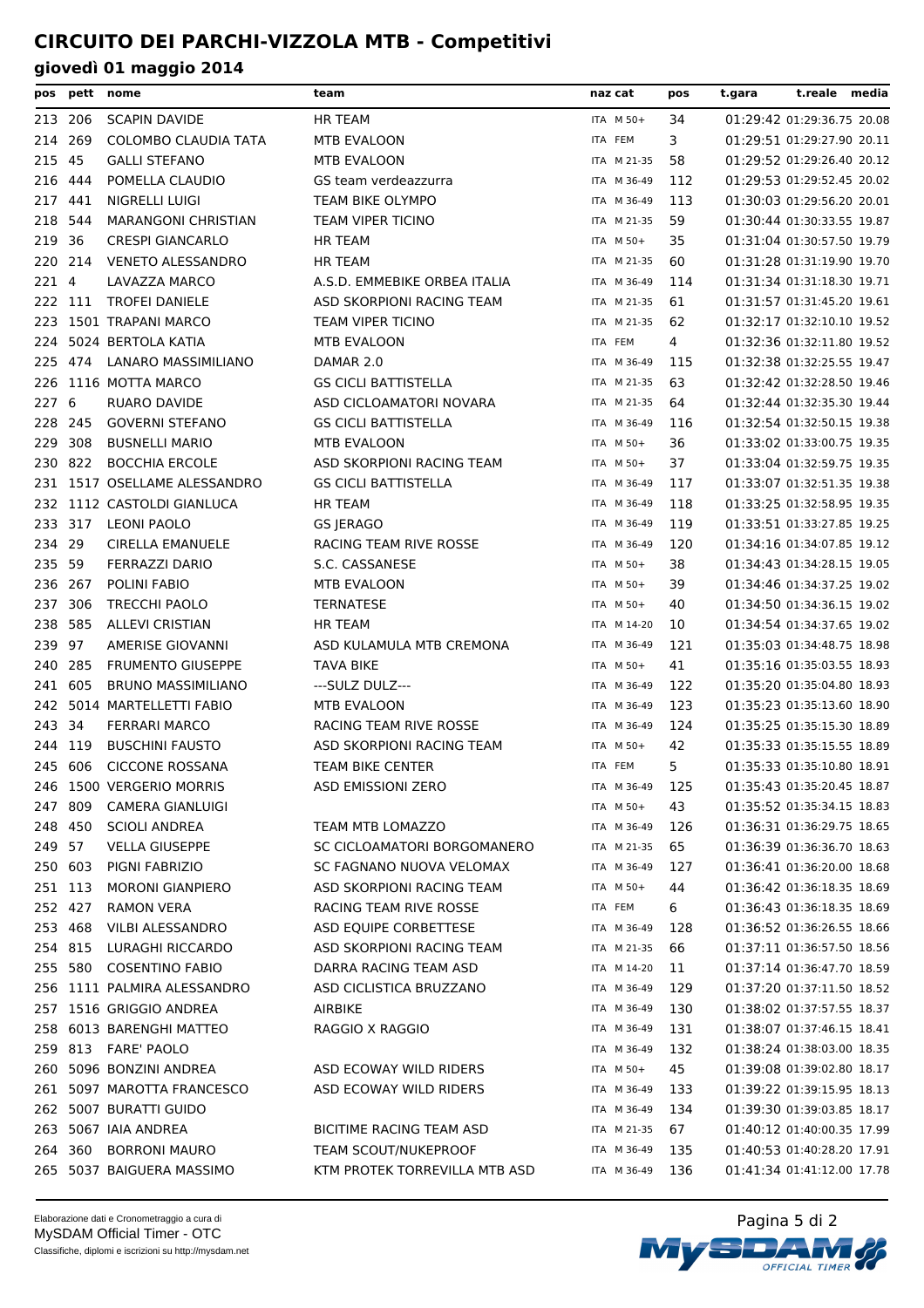| pos            | pett           | nome                        | team                            | naz cat     | pos            | t.gara | t.reale                    | media |
|----------------|----------------|-----------------------------|---------------------------------|-------------|----------------|--------|----------------------------|-------|
|                |                | 266 1515 STABELLI MARINO    | TEAM VIPER TICINO               | ITA M 50+   | 46             |        | 01:42:29 01:42:03.00 17.63 |       |
| 267            | 47             | <b>BOLDORINI FABIO</b>      | <b>HR TEAM</b>                  | ITA M 21-35 | 68             |        | 01:43:38 01:43:19.40 17.42 |       |
| 268 291        |                | PIMAZZONI FIORENZO          | <b>FORUM RACING TEAM</b>        | ITA M 36-49 | 137            |        | 01:43:42 01:43:30.10 17.39 |       |
| 269            | 816            | <b>BOVO STEFANO</b>         | <b>ASD LORIS BIKE</b>           | ITA M 36-49 | 138            |        | 01:43:46 01:43:43.15 17.35 |       |
| 270            |                | 8016 DIGILIO LUCA           |                                 | ITA M 21-35 | 69             |        | 01:44:46 01:44:33.35 17.21 |       |
| 271            | 607            | ANDREANI FERDINANDO         | <b>TEAM BIKE CENTER</b>         | ITA M 50+   | 47             |        | 01:44:54 01:44:35.50 17.20 |       |
| 272            | 331            | <b>MONTI ANDREA</b>         | KTM PROTEK TORREVILLA MTB ASD   | ITA M 36-49 | 139            |        | 01:45:29 01:45:05.95 17.12 |       |
| 273            |                | 7004 MORATELLO MASSIMO      | MTB FALCHI BLU                  | ITA M 50+   | 48             |        | 01:45:34 01:45:30.60 17.05 |       |
| 274            | 94             | <b>FERRARIO GIANNI</b>      | <b>HR TEAM</b>                  | ITA M 36-49 | 140            |        | 01:46:05 01:45:41.35 17.03 |       |
| 275            | 407            | PULVIRENTI FILADELFO MARIA  | EQUILIBRIO URBANO MILANO A.S.D. | ITA M 36-49 | 141            |        | 01:46:10 01:45:49.70 17.00 |       |
| 276            |                | 5095 TODESCO DANIELA        | ASD ECOWAY WILD RIDERS          | ITA FEM     | $\overline{7}$ |        | 01:46:53 01:46:28.25 16.90 |       |
| 277            | 343            | <b>BAFARO PASQUALE</b>      | <b>ASD NEW TEAM</b>             | ITA M 50+   | 49             |        | 01:47:10 01:46:46.35 16.85 |       |
| 278            | 68             | <b>MILANI RICCARDO</b>      | DARRA RACING TEAM ASD           | ITA M 50+   | 50             |        | 01:47:39 01:47:14.55 16.78 |       |
| 279            | 78             | <b>BASSANI PIERLUIGI</b>    | <b>AIRBIKE</b>                  | ITA M 36-49 | 142            |        | 01:47:48 01:47:27.30 16.75 |       |
| 280            | 274            | <b>BILLE' PIETRO</b>        | <b>GS CICLI BATTISTELLA</b>     | ITA M 36-49 | 143            |        | 01:48:12 01:48:05.80 16.65 |       |
| 281 338        |                | <b>BONI MAURIZIO</b>        |                                 | ITA M 50+   | 51             |        | 01:49:37 01:49:13.90 16.47 |       |
| 282 820        |                | <b>PAGANIN SAMUELE</b>      |                                 | ITA M 21-35 | 70             |        | 01:50:20 01:50:00.95 16.36 |       |
| 283            |                | 1521 SANTI ALESSANDRO       | CM <sub>2</sub> ASD             | ITA M 36-49 | 144            |        | 01:51:20 01:51:02.40 16.21 |       |
| 284 225        |                | ROVERA GIULIA               | <b>MTB EVALOON</b>              | ITA FEM     | 8              |        | 01:55:07 01:54:42.10 15.69 |       |
| 285            | 821            | <b>ROSSI FEDERICO</b>       |                                 | ITA M 50+   | 52             |        | 01:55:20 01:55:00.25 15.65 |       |
| 286 91         |                | <b>GALLI EZIO</b>           | A.S.D. EMMEBIKE ORBEA ITALIA    | ITA M 36-49 | 145            |        | 01:55:50 01:55:35.75 15.57 |       |
| 287 15         |                | <b>VERNUCCIO ALESSANDRO</b> | <b>HR TEAM</b>                  | ITA M 50+   | 53             |        | 01:57:07 01:56:45.15 15.41 |       |
| 288            | 521            | <b>CAPODICI FLAVIO</b>      | <b>ASD EMISSIONI ZERO</b>       | ITA M 36-49 | 146            |        | 02:06:19 02:05:56.70 14.29 |       |
| 289            | 824            | <b>COSCIA CLARISSA</b>      |                                 | ITA FEM     | 9              |        | 02:11:55 02:11:44.15 13.66 |       |
| 290            |                | 7007 DESTEFANO GIADA        |                                 | ITA FEM     | 10             |        | 02:39:56 02:39:42.85 11.27 |       |
| 291 408        |                | <b>FIORINI ANNA</b>         | EQUILIBRIO URBANO MILANO        | ITA FEM     | 11             |        | 02:53:49 02:53:21.45 10.38 |       |
| <b>DNF 319</b> |                | MONETTA ALESSANDRO          | ASD TEAM USLENGHI               | ITA M 36-49 |                |        | 00:00:00 00:00:00.00       |       |
|                |                | DNF 1118 RIPAMONTI ANDREA   |                                 | ITA M 21-35 |                |        | 00:00:00 00:00:00.00       |       |
|                | <b>DNF 520</b> | <b>CASPANI LARA</b>         | TEAM BICIAIO A.S.D.             | ITA FEM     |                |        | 00:00:00 00:00:00.00       |       |
| <b>DNF 435</b> |                | RAIMONDI ALBERTO            | TEAM VIPER TICINO               | ITA M 36-49 |                |        | 00:00:00 00:00:00.00       |       |
| <b>DNF 305</b> |                | <b>FRUMENTO GIOVANNI</b>    | <b>GS TAVABIKE</b>              | ITA M 50+   |                |        | 00:00:00 00:00:00.00       |       |
| <b>DNF 238</b> |                | LANDONIO STEFANO            | <b>ASD HELIOS</b>               | ITA M 36-49 |                |        | 00:00:00 00:00:00.00       |       |
| <b>DNF 201</b> |                | <b>BONCINELLI CRISTIANO</b> | <b>MTB I GUFI</b>               | ITA M 36-49 |                |        | 00:00:00 00:00:00.00       |       |
| <b>DNF 83</b>  |                | ZANESCO ALESSANDRO          | TEAM VIPER TICINO               | ITA M 21-35 |                |        | 00:00:00 00:00:00.00       |       |
| DSQ 239        |                | PAPOTTI ADRIANO             | <b>SAN MARTINO</b>              | ITA M 36-49 |                |        | 00:00:00 00:00:00.00       |       |
|                |                |                             |                                 |             |                |        |                            |       |

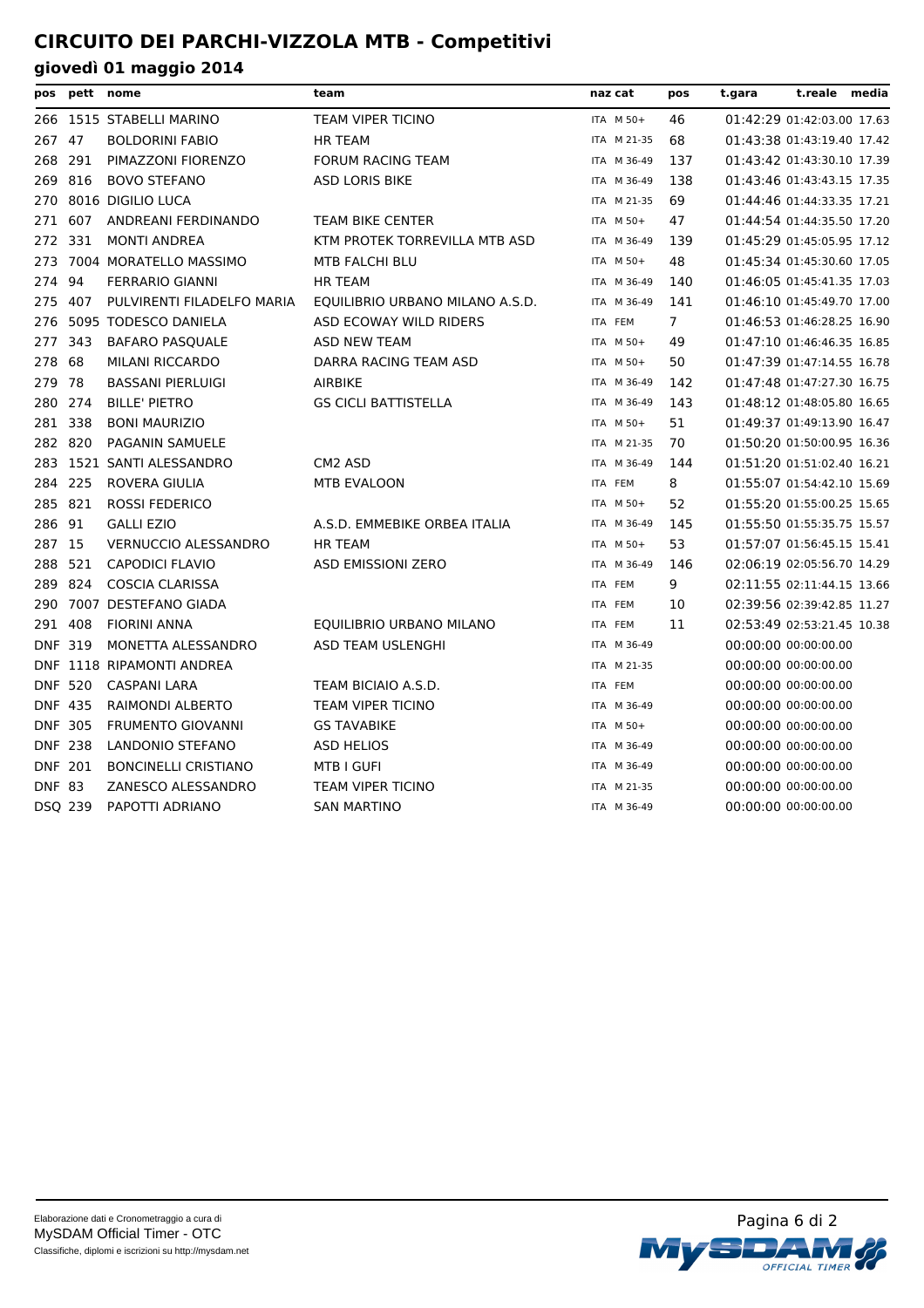# **CIRCUITO DEI PARCHI-VIZZOLA MTB - ELITE**

|         | pos pett nome         | team                  | naz cat | pos | t.gara                     | t.reale | media |
|---------|-----------------------|-----------------------|---------|-----|----------------------------|---------|-------|
|         | 222 CATTANEO RICCARDO | BUSTESE OLONIA A.S.D. | ITA EL  |     | 01:07:43 01:07:42.50 26.58 |         |       |
| 144 221 | MARIANI VALENTINA     | BUSTESE OLONIA A.S.D. | ITA EL  |     | 01:23:03 01:22:40.00 21.77 |         |       |

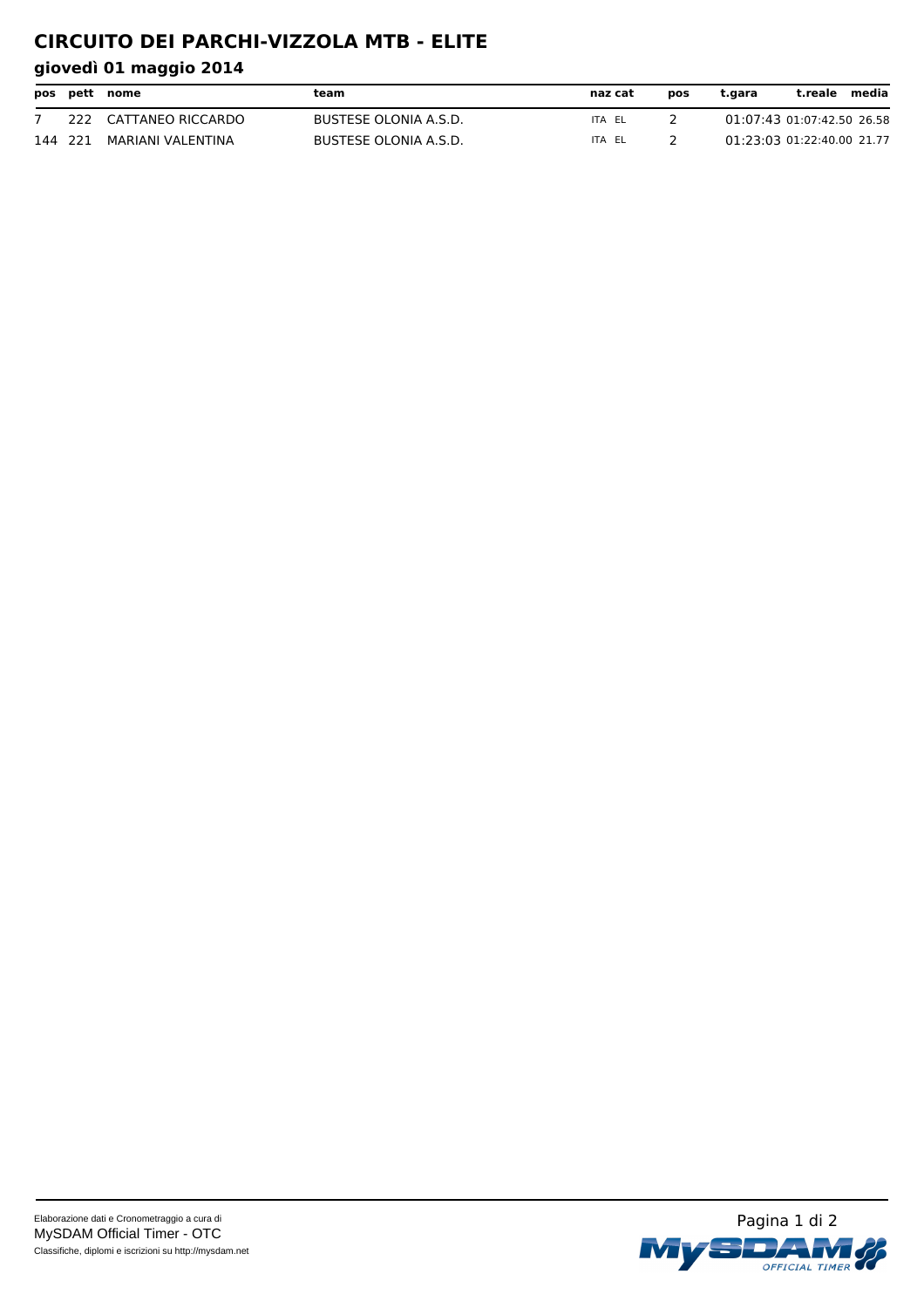| pos |     | pett nome                    | team                     | naz cat          | pos                      | t.reale media<br>t.gara    |
|-----|-----|------------------------------|--------------------------|------------------|--------------------------|----------------------------|
| 1   |     | 8004 AIRAGA FRANCESCO        | <b>AIRBIKE</b>           | ITA NC           | $\overline{a}$           | 01:42:29 01:42:18.35 17.59 |
| 2   |     | 6014 AIROLDI SIMONE          |                          | ITA NC           | $\overline{a}$           | 01:33:41 01:33:28.65 19.25 |
| 3   |     | 7020 ALBERGANTE PAOLO MARIA  |                          | ITA NC           | $\sim$ $\sim$            | 01:45:20 01:45:03.40 17.13 |
| 4   |     | 6004 ANCELLIERO ANDREA       |                          | ITA NC           | $\overline{a}$           | 01:52:09 01:51:52.90 16.08 |
| 5   |     | 5046 ANCELLIERO CLAUDIO      |                          | ITA NC           | $\overline{a}$           | 01:30:52 01:30:36.55 19.86 |
| 6   | 24  | <b>ANICETO ALBERTO</b>       | I RAVIOLONI              | ITA NC           | $\mathbf{u}$             | 01:43:35 01:43:16.80 17.42 |
| 7   | 38  | <b>ANNONI MAURO</b>          |                          | ITA NC           | $\overline{a}$           | 01:27:46 01:27:30.20 20.57 |
| 8   |     | 6007 ASPERGH LORIS           |                          | ITA NC           | $\mathbf{u}$             | 01:35:22 01:35:01.65 18.94 |
| 9   |     | 5044 BACHINI ANDREA          |                          | ITA NC           | $\sim$ $\sim$            | 01:33:04 01:32:39.30 19.42 |
| 10  | 19  | <b>BAGNATI LIVIO</b>         | I RAVIOLONI              | ITA NC           | $\overline{a}$           | 01:37:27 01:37:06.10 18.53 |
| 11  |     | 6005 BARILLI JAMES           |                          | ITA NC           | $- -$                    | 01:22:35 01:22:24.15 21.84 |
| 12  |     | 5006 BATTISTI FAUSTO         |                          | ITA NC           | $\overline{\phantom{a}}$ | 01:39:10 01:38:59.50 18.18 |
| 13  | 58  | <b>BERGAMASCHI VALERIO</b>   | I RAVIOLONI              | ITA NC           | $\overline{a}$           | 01:21:51 01:21:31.80 22.07 |
| 14  |     | 6003 BERNASCONI MASSIMO      |                          | ITA NC           | $\overline{a}$           | 01:29:30 01:29:15.15 20.16 |
| 15  |     | 8001 BETTINELLI GIULIANO     |                          | ITA NC           | $\mathbf{u}$             | 01:39:19 01:39:02.15 18.17 |
| 16  | 40  | <b>BOERI JURI</b>            |                          | SUI NC           | $-$                      | 01:28:52 01:28:45.90 20.27 |
| 17  |     | 7006 BONO LUCA               |                          | ITA NC           | $- -$                    | 01:28:56 01:28:44.30 20.28 |
| 18  |     | 7021 BORZONI STEFANO         |                          | ITA NC           | $- -$                    | 01:45:41 01:45:25.80 17.07 |
| 19  | 193 | <b>BOSINA MARCO</b>          |                          | ITA NC           | $\sim$ $\sim$            | 01:31:51 01:31:41.10 19.63 |
| 20  |     | 5053 BOTTELLI MATTIA         | <b>TEAM VIPER TICINO</b> | ITA NC           | $\mathbf{u}$             | 01:12:48 01:12:36.40 24.79 |
| 21  | 42  | <b>BOVIO PIER LUIGI</b>      | I RAVIOLONI              | ITA NC           | $\mathbf{u}$             | 01:34:44 01:34:22.50 19.07 |
| 22  |     | 6001 BRINI MARTINI           |                          | ITA NC           | $-$                      | 01:27:32 01:27:26.15 20.58 |
| 23  |     | 7011 CAGGIANO MAURO LUCIANO  |                          | ITA NC           | $\mathbf{u}$             | 01:34:40 01:34:15.10 19.09 |
| 24  |     | 7003 CALABRESE LUIGI         |                          | ITA NC           |                          | 01:27:55 01:27:37.65 20.54 |
| 25  |     | 8011 CALZAVANA EMANUELE      |                          | ITA NC           | $- -$<br>$-$             | 01:45:54 01:45:34.95 17.04 |
| 26  |     | 8003 CARUGATI DANIELE        |                          | ITA NC           | $\mathbf{u}$             | 01:34:38 01:34:23.80 19.06 |
|     |     | 5058 CIPOLLETTA RICCARDO     |                          | ITA NC           |                          | 01:42:43 01:42:26.75 17.57 |
| 27  |     | 7009 CORTI EUGENIO           |                          |                  | $\mathbf{u}$             | 01:49:00 01:48:41.25 16.56 |
| 28  |     | 7013 CRESPI WALTER           |                          | ITA NC<br>ITA NC | $-$                      | 01:38:59 01:38:58.70 18.18 |
| 29  |     | <b>CROCE STEFANO</b>         |                          |                  | $\mathbf{u}$             |                            |
| 30  | 65  | 8005 DALLAMANO FRANCESCO     |                          | ITA NC           | $\overline{\phantom{a}}$ | 01:35:03 01:34:45.25 18.99 |
| 31  |     |                              | <b>AIRBIKE</b>           | ITA NC           | $-$                      | 01:55:11 01:54:59.90 15.65 |
| 32  |     | 7010 DE GIORGIO GIULIA MARIA |                          | ITA NC           |                          | 02:51:54 02:51:32.80 10.49 |
| 33  |     | 5070 DELL'AQUILA PASQUALE    | <b>MTB FALCHI BLU</b>    | ITA NC           | $\mathbf{u}$             | 01:52:54 01:52:26.65 16.00 |
| 34  |     | 6018 DELLA BELLA FABIO       |                          | ITA NC           | 44                       | 01:51:58 01:51:36.45 16.12 |
| 35  |     | 6019 DELLA BELLA SIMONE      |                          | ITA NC           | $-$                      | 01:51:04 01:50:38.20 16.26 |
| 36  |     | 7008 DEPENTOR MARCO          |                          | ITA NC           | $- -$                    | 01:47:21 01:47:10.60 16.79 |
| 37  |     | 6000 FALCO DANIELE           |                          | ITA NC           | $\overline{\phantom{m}}$ | 01:30:00 01:29:42.00 20.06 |
| 38  |     | 6008 FAVERIO ALESSANDRO      | RAMPI CLUB BRIANZA       | ITA NC           | $\overline{\phantom{a}}$ | 01:35:48 01:35:26.55 18.85 |
| 39  | 30  | FELLETTI ALESSANDRO          | RACING TEAM RIVE ROSSE   | ITA NC           | $\overline{\phantom{a}}$ | 02:04:10 02:03:56.90 14.52 |
| 40  |     | 5018 GALBIATI TIBERIO        | TEAM BIKE VALLE INTELVI  | ITA NC           | $\overline{\phantom{a}}$ | 01:21:09 01:20:52.75 22.25 |
| 41  |     | 5013 GALIMBERTI ALBERTO      |                          | ITA NC           | $\overline{\phantom{m}}$ | 01:40:58 01:40:50.20 17.85 |
| 42  |     | 5127 GANDOLFI ALESSANDRO     |                          | ITA NC           | $\overline{\phantom{a}}$ | 01:32:49 01:32:44.90 19.40 |
| 43  |     | 5038 GANDOLFI GRAZIANO       | MTB EVALOON              | ITA NC           | $\overline{\phantom{a}}$ | 01:31:52 01:31:36.95 19.64 |
| 44  |     | 8014 GAVINELLI CARLO         |                          | ITA NC           | $- -$                    | 01:31:26 01:31:09.80 19.74 |
| 45  |     | 6016 GERACI FABIO            |                          | ITA NC           | $- -$                    | 01:51:55 01:51:48.45 16.09 |
| 46  |     | 7019 GHIOLDI SANDRO          |                          | ITA NC           | $- -$                    | 01:32:30 01:32:11.60 19.52 |
| 47  |     | 5078 GIAMMARRUSTO MICHELE    |                          | ITA NC           | $- -$                    | 01:41:21 01:41:02.60 17.81 |
| 48  |     | 5012 GRIGGIO GRAZIANO        | <b>AIRBIKE</b>           | ITA NC           | $- -$                    | 01:55:36 01:55:30.90 15.58 |
| 49  |     | 333 GROSSELLI MAURIZIO       |                          | ITA NC           | $\overline{\phantom{a}}$ | 01:31:06 01:30:51.25 19.81 |
| 50  |     | 5071 LA FATA PAOLO           |                          | ITA NC           | $\overline{\phantom{a}}$ | 01:30:54 01:30:29.85 19.89 |
| 51  |     | 5121 LAITA STEFANO           |                          | ITA NC           | $\overline{\phantom{m}}$ | 01:21:17 01:21:08.65 22.18 |
| 52  | 70  | LARIA MARCO                  | DARRA RACING TEAM ASD    | ITA NC           | $\overline{\phantom{a}}$ | 01:32:58 01:32:32.70 19.44 |
| 53  |     | 7005 LOCARNO DANIELE         |                          | ITA NC           | $\overline{\phantom{a}}$ | 01:45:12 01:44:55.50 17.15 |